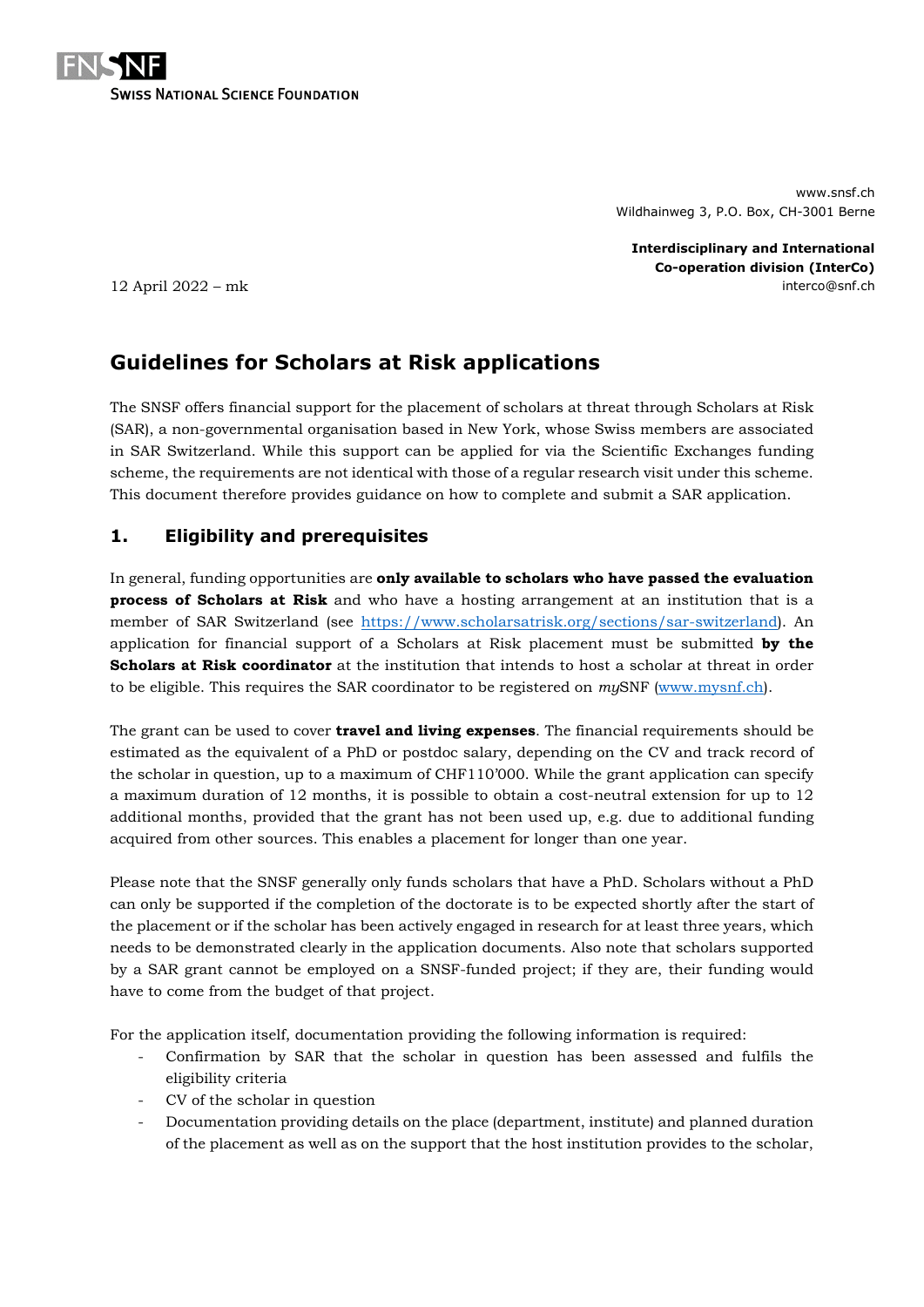including any terms of the invitation that the host institution and the scholar have agreed upon; this may include an invitation letter from the host institution

- Documentation on the financial requirements for the placement (see below: Requested funding – Finanzieller Bedarf – Besoin financier)
- Details on the planned research or other scholarly activity during the SAR placement
- Summary of the requested funding

## **2. Submission on** *my***SNF**

The application form for Scientific Exchanges – and, therefore, for requests to support a SAR placement – are available on *my*SNF under Science Communication. While most of the data containers and the information required should be self-explanatory, the following information should resolve any questions or ambiguity.

#### **Responsible applicant – Verantwortliche/r Gesuchsteller/in – Requérant-e responsable**

Most of this data container is completed automatically. Under "Correspondence address of application", select "Address of workplace". Please note that the responsible applicant should be the SAR coordinator in question, who will need to have or obtain a *my*SNF account for this purpose; other applicants, such as the researcher(s) hosting the scholar, can be added in the next data container.

#### **Other applicants – Weitere Gesuchsteller/innen - Autre-s requérant-e-s**

Additional applicants can be added here if they make sense for the proposal, for instance the researcher hosting the scholar in the department where the scholar is to be placed. Please note that any additional applicants also require a *my*SNF account.

## **Applicants' employment – Anstellungsverhältnis der Gesuchstellenden – Emploi des personnes requérantes**

Under "Contact person", specify the head of department or team where the scholar is to be placed.

#### **Basic data I – Grunddaten I – Données de base I**

Any title can be entered, though please note that all SNSF grants are listed on the public database P3. Please also note that the requested starting date entered here must be the first day of the respective month.

#### **Basic data II – Grunddaten II – Données de base II**

The summary can be a minimal text. No keywords are required. For "Financial administration", the responsible applicant should select the one that applies to their institution; if no financial administration is listed for that particular institution, "Another office" needs to be selected instead.

#### **Requested funding – Finanzieller Bedarf – Besoin financier**

Applicants should add a budget item for the overall amount requested. The overall amount should be based on the equivalent of a salary for the duration in question and the travel costs necessary for the scholar to travel to Switzerland, but it must not exceed CHF110'000. Research costs and additional travel costs are not eligible. Details on how this amount is constituted should be uploaded as a separate document in the data container "Further documents for scientific events or research visits".